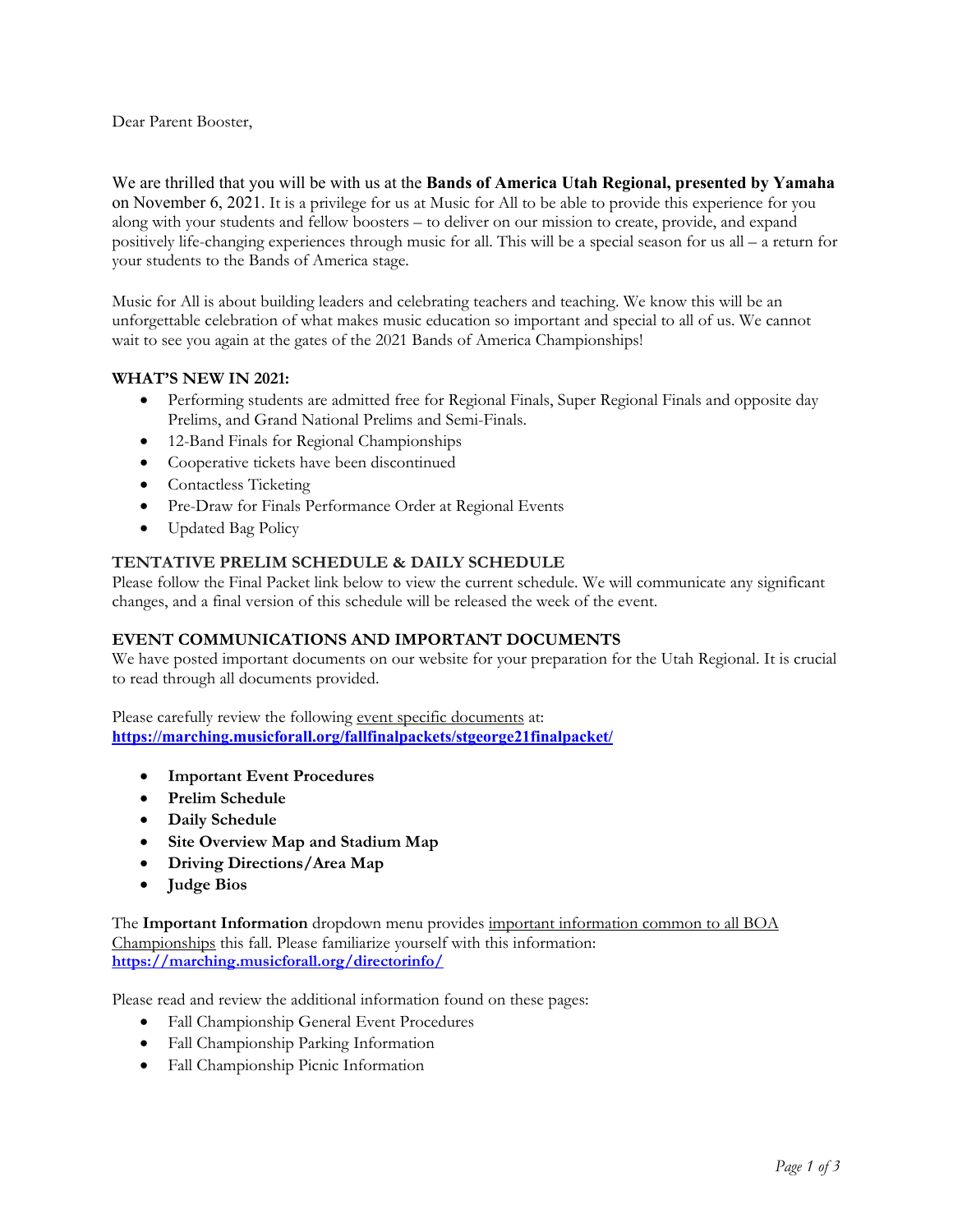## **BUS/EQUIPMENT TRUCK PARKING PASSES**

At the Utah Regional, bus/truck parking passes are free, but must be requested in advance. Once you complete your online parking pass order, you will receive a confirmation email which contains a link to a Dropbox folder, containing the parking pass template. Include your school name on the pass, and you may only print the number of parking passes you requested in the form. The number of vehicles admitted into the lots will be verified by BOA Staff. If you need to request additional passes, please fill out the form again.

## **SPECTATOR PARKING**

There is no charge for spectator parking at the Utah Regional. **Please advise your fellow parents and boosters to arrive early and allow extra time to get to the stadium, especially during peak times.** Refer to the Important Event Procedures document for further details.

## **MFA Employees - Vaccination**

*Please share the following statements with your administration and community, as needed.*

Music for All recently announced it will require all salaried employees and contracted personnel to be vaccinated against COVID-19 prior to attendance at the 2021 Bands of America Championships. The safety and well-being of those attending Bands of America Championships continues to be a top priority for Music for All. The latest recommendations of scientists, health officials, and authorities are that the COVID-19 vaccine provides the best protection against severe infection. Music for All will follow local requirements for safety and policies for event spectators. Policies and guidelines will be posted on marching.musicforall.org prior to each event.

## **FRIENDS AND FAMILY CAN'T BE THERE? WATCH LIVE ON BOALIVE.TV**

All 2021 Bands of America Championships will be live streamed on [BOALIVE.TV,](https://boalive.tv/) powered by BOX5 Media. Viewers can choose pay-per-view to watch one event, or a subscription for the best value to watch the entire BOA season. Please share this opportunity with your band boosters, students, and community so that those who cannot be there in person to cheer the band on can enjoy performances from wherever they are.

# **CONNECT WITH BANDS OF AMERICA AND MUSIC FOR ALL ONLINE**

Music for All will post photos, videos, and updates from each show this fall and we would love for you, your students, and your band's fans to join the conversation.

Encourage your band to follow Music for All and Bands of America on Facebook, Twitter, and Instagram so they don't miss any of the action. Use **#BOA2021** all season long and help promote music education in your community.

Facebook: [facebook.com/musicforallnetwork](http://www.facebook.com/musicforallnetwork) [facebook.com/bandsofamerica](http://www.facebook.com/bandsofamerica)

Instagram: @officialmusicforall Twitter: @BandsofAmerica and @musicforall